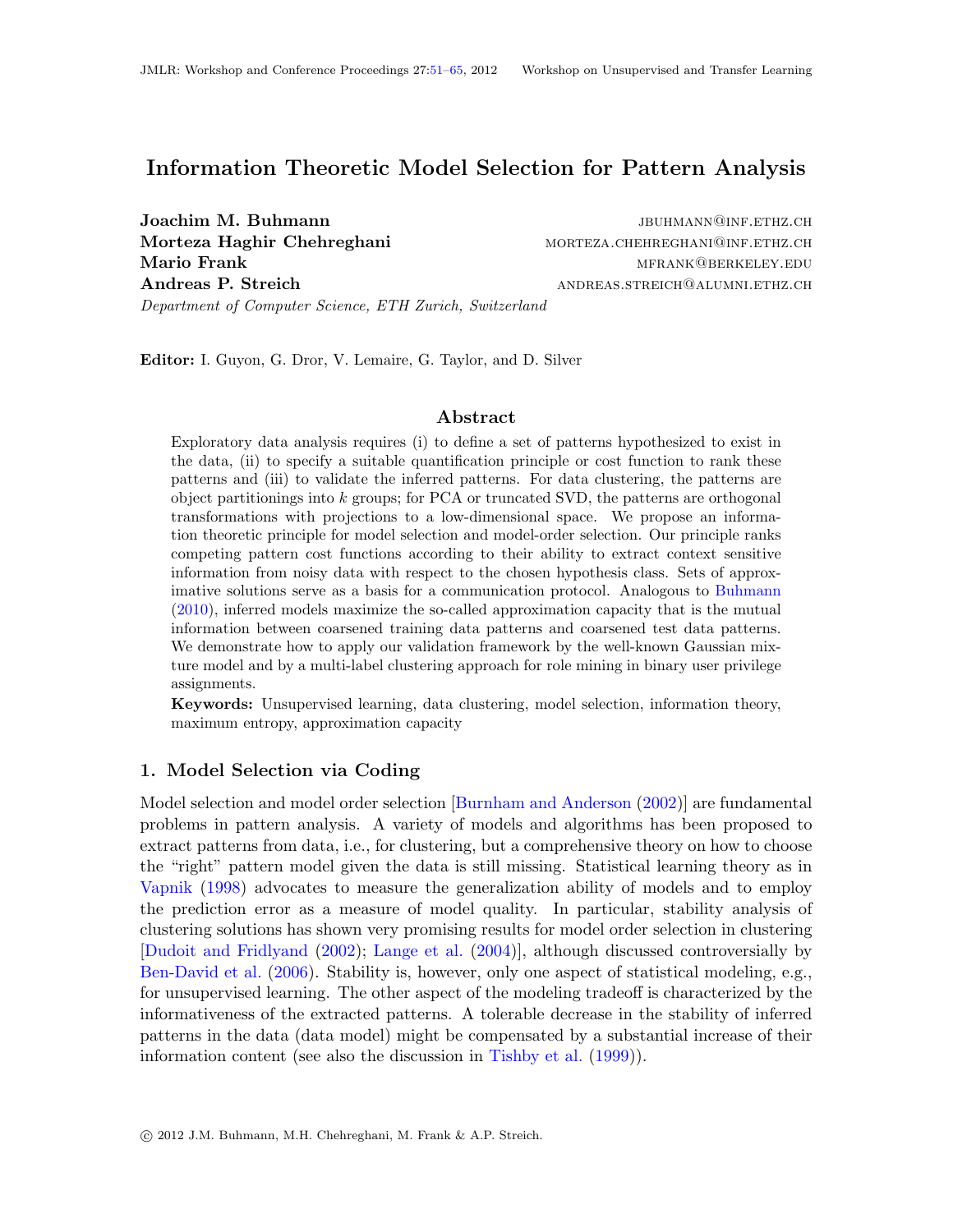We formulate a principle that balances these two antagonistic objectives by transforming the model selection problem into a coding problem for a generic communication scenario. Thereby, the objective function or cost function that maps patterns to quality scores is considered as a noisy channel. Different objectives are ranked according to their transmission properties and the cost function with the highest channel capacity is then selected as the most informative model for a given data set. Thereby, we generalize the set-based coding scheme proposed by [Buhmann](#page-13-0) [\(2010\)](#page-13-0) to sets of weighted hypotheses in order to simplify the embedding of pattern inference problems in a communication framework. Learning, in general, resembles communication from a conceptual viewpoint: For communication, one demands a high rate (a large amount of information transferred per channel use) together with a decoding rule that is stable under the perturbations of the messages by the noise in the channel. For learning patterns in data, the data analyst favors a rich model with high complexity (e.g., a large number of groups in clustering), while the generalization error of test patterns is expected to remain stable and low. We require that solutions of pattern analysis problems are reliably inferred from noisy data.

This article first summarizes the information theoretic framework of weighted approximation set coding (wASC) for validating statistical models. We then demonstrate, for the first time, how to practically transform a pattern recognition task into a communication setting and how to compute the capacity of clustering solutions. The feasibility of wASC is demonstrated for mixture models on real world data.

# 2. Brief Introduction to Approximation Set Coding

In this section, we briefly describe the theory of weighted Approximation Set Coding (wASC) for pattern analysis as proposed by [Buhmann](#page-13-0) [\(2010\)](#page-13-0).

Let  $\mathbf{X} = \{X_1, \ldots, X_n\} \in \mathcal{X}$  be a set of n objects **O** and n measurements in a data space  $X$ , where the measurements characterize the objects. Throughout the paper, we assume the special case of a bijective map between objects and measurements, i.e., the  $i<sup>th</sup>$  object is isomorphic to the vector  $\mathbf{x}_i \in \mathbb{R}^D$ . In general, the (object, measurement) relation might be more complex than an object-specific feature vector.

A hypothesis, i.e. a solution of a pattern analysis problem, is a function  $c$  that assigns objects (e.g. data) to patterns of a pattern space  $\mathcal{P}$ :

$$
c: \mathcal{X} \to \mathcal{P}, \qquad \mathbf{X} \mapsto c(\mathbf{X}). \tag{1}
$$

Accordingly, the **hypothesis class** is the set of all such functions, i.e.  $\mathcal{C}(\mathbf{X}) := \{c(\mathbf{X}) : \mathbf{X} \in \mathcal{C}(\mathbf{X})\}$  $\mathbf{X} \in \mathcal{X}$ . For clustering, the patterns are object partitionings  $\mathcal{P} = \{1, \ldots, k\}^n$ . A model for pattern analysis is characterized by a cost or objective function  $R(c, X)$  that assigns a real value to a pattern  $c(\mathbf{X})$ . To simplify the notation, model parameters  $\boldsymbol{\theta}$  (e.g., centroids) are not explicitly listed as arguments of the objective function. Let  $c^{\perp}(\mathbf{X})$  be the pattern that minimizes the cost function, i.e.  $c^{\perp}(\mathbf{X}) \in \arg \min_{c} R(c, \mathbf{X})$ . As the measurements **X** are random variables, the global minimum  $c^{\perp}(\mathbf{X})$  of the empirical costs is a random variable as well. In order to rank all solutions of the pattern analysis problem, we introduce approximation weights

<span id="page-1-0"></span>
$$
w: \mathcal{C} \times \mathcal{X} \times \mathbb{R}_+ \to [0, 1], \qquad (c, \mathbf{X}, \beta) \mapsto w_{\beta}(c, \mathbf{X}). \tag{2}
$$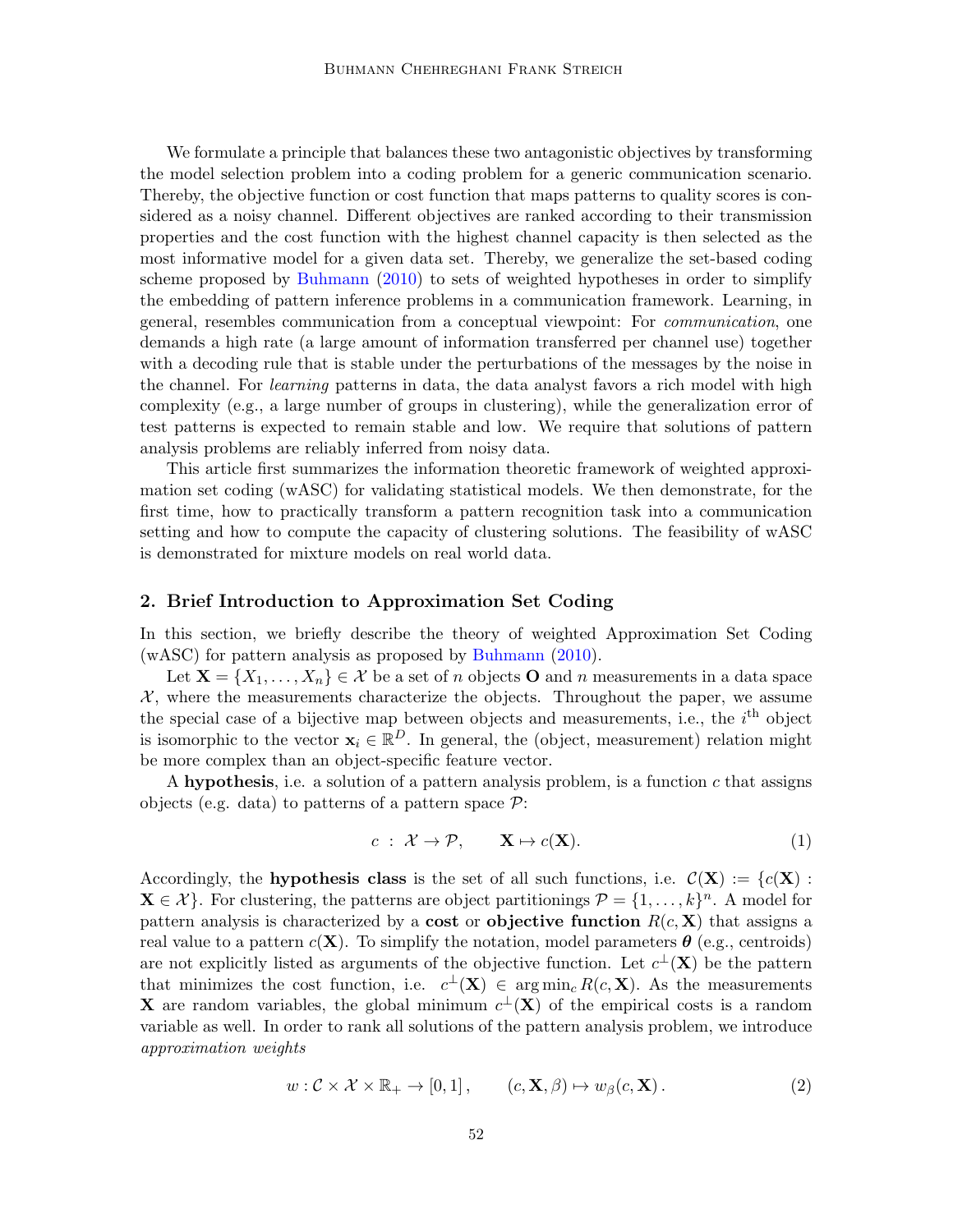The weights are chosen to be non-negative  $w_\beta(c, \mathbf{X}) \geq 0$ , the maximal weight is allocated to the global minimizer  $c^{\perp}$  and it is normalized to one  $(w_{\beta}(c^{\perp}, \mathbf{X}) = 1)$ . Semantically, the weights  $w_\beta(c, \mathbf{X})$  quantify the quality of a solution w.r.t. the global minimizer of  $R(., \mathbf{X})$ . The scaling parameter  $\beta$  controls the size of the solution set. Large  $\beta$  yields a small solution set and small  $\beta$  renders many solutions as good approximations of the minimizer  $c^{\perp}(\mathbf{X})$  in terms of costs, i.e.,  $w_{\beta}(c, \mathbf{X}) > 1-\epsilon$  denotes that c is regarded as an  $\epsilon/\beta$ -good approximation of the minimal costs  $R(c^{\perp}, \mathbf{X})$ . Therefore, we also require that weights fulfil the inverse order constraints compared to costs, i.e., a solution c with lower or equal costs than  $\tilde{c}$  should have a larger or equal weight, i.e.,

$$
R(c, \mathbf{X}) \le R(\tilde{c}, \mathbf{X}) \quad \Longleftrightarrow \quad w_{\beta}(c, \mathbf{X}) \ge w_{\beta}(\tilde{c}, \mathbf{X}). \tag{3}
$$

Given a cost function  $R(c, X)$  these order constraints determine the weights up to a monotonic (possibly nonlinear) transformation  $f(.)$  which effectively rescales the costs  $(R(c, X))$  $f(R(c, \mathbf{X})))$ . The family of (Boltzmann) weights

$$
w_{\beta}(c, \mathbf{X}) := \exp(-\beta \Delta R(c, \mathbf{X}))
$$
, with  $\Delta R(c, \mathbf{X}) := R(c, \mathbf{X}) - R(c^{\perp}, \mathbf{X}))$  (4)

parameterized by the inverse computational temperature  $\beta$ , fulfils these requirements. Although the Boltzmann weights are a particular choice, all other weighting schemes can be explained by a monotonic rescaling of the costs.

Conceptually, wASC assumes a "two sample set scenario" as in [Tishby et al.](#page-14-4) [\(1999\)](#page-14-4). Let  $\mathbf{X}^{(q)}, q \in \{1,2\}$ , be two datasets with the same inherent structure but different noise instances. In most cases, their sets of global minima differ, i.e.  ${c}^{\perp}(\mathbf{X}^{(1)})$   $\cap$   ${c}^{\perp}(\mathbf{X}^{(2)})$  = ∅, demonstrating that the global minimizers often lack robustness to fluctuations. The approximation weights [\(2\)](#page-1-0) have been introduced to cure this instability. Solutions with large approximation weights  $w_\beta(c, \mathbf{X}) \geq 1 - \epsilon$ ,  $\epsilon \ll 1$  can be accepted as substitutes of the global minimizers. Adopting a learning theoretic viewpoint, the set of solutions with large weights generalizes significantly better than the set of global minimizers, provided that  $\beta$  is suitably chosen. The concept wASC serves the purpose to determine such an appropriate scale  $\beta$ . The two data sets  $\mathbf{X}^{(q)}, q \in \{1,2\}$ , define two weight sets  $w_{\beta}(c, \mathbf{X}^{(q)})$ . These weights give rise to the two weight sums  $\mathcal{Z}_q$  and the joint weight sum  $\mathcal{Z}_{12}$ 

<span id="page-2-0"></span>
$$
\mathcal{Z}_q := \mathcal{Z}(\mathbf{X}^{(q)}) = \sum_{c \in \mathcal{C}(\mathbf{X}^{(q)})} \exp\left(-\beta \Delta R(c, \mathbf{X}^{(q)})\right), \ q = 1, 2 \tag{5}
$$

$$
\mathcal{Z}_{12} := \mathcal{Z}(\mathbf{X}^{(1)}, \mathbf{X}^{(2)}) = \sum_{c \in \mathcal{C}(\mathbf{X}^{(2)})} \exp\left(-\beta(\Delta R(c, \mathbf{X}^{(1)}) + \Delta R(c, \mathbf{X}^{(2)}))\right),\tag{6}
$$

where  $\exp(-\beta(\Delta R(c, \mathbf{X}^{(1)}) + \Delta R(c, \mathbf{X}^{(2)})))$  measures how well a solution c minimizes costs on both datasets. The sums [\(5,6\)](#page-2-0) play a central role in our framework. If  $\beta = 0$ , all weights  $w_\beta(c, \mathbf{X}) = 1$  are independent of the costs. In this case,  $\mathcal{Z}_q = |\mathcal{C}(\mathbf{X}^{(q)})|$  indicates the size of the hypothesis space, and  $\mathcal{Z}_{12} = \mathcal{Z}_1 = \mathcal{Z}_2$ . For high  $\beta$ , all weights are small compared to the weight  $w_{\beta}(c^{\perp}, \mathbf{X}^{(q)})$  of the global optimum and the weight sum essentially counts the number of globally optimal solutions. For intermediate  $\beta$ ,  $\mathcal{Z}(\cdot)$  takes a value between 0 and  $|\mathcal{C}(\mathbf{X}^{(q)})|$ , giving rise to the interpretation of  $\mathcal{Z}(\cdot)$  as the effective number of patterns that approximately fit the dataset  $\mathbf{X}^{(q)}$ , where  $\beta$  defines the precision of this approximation.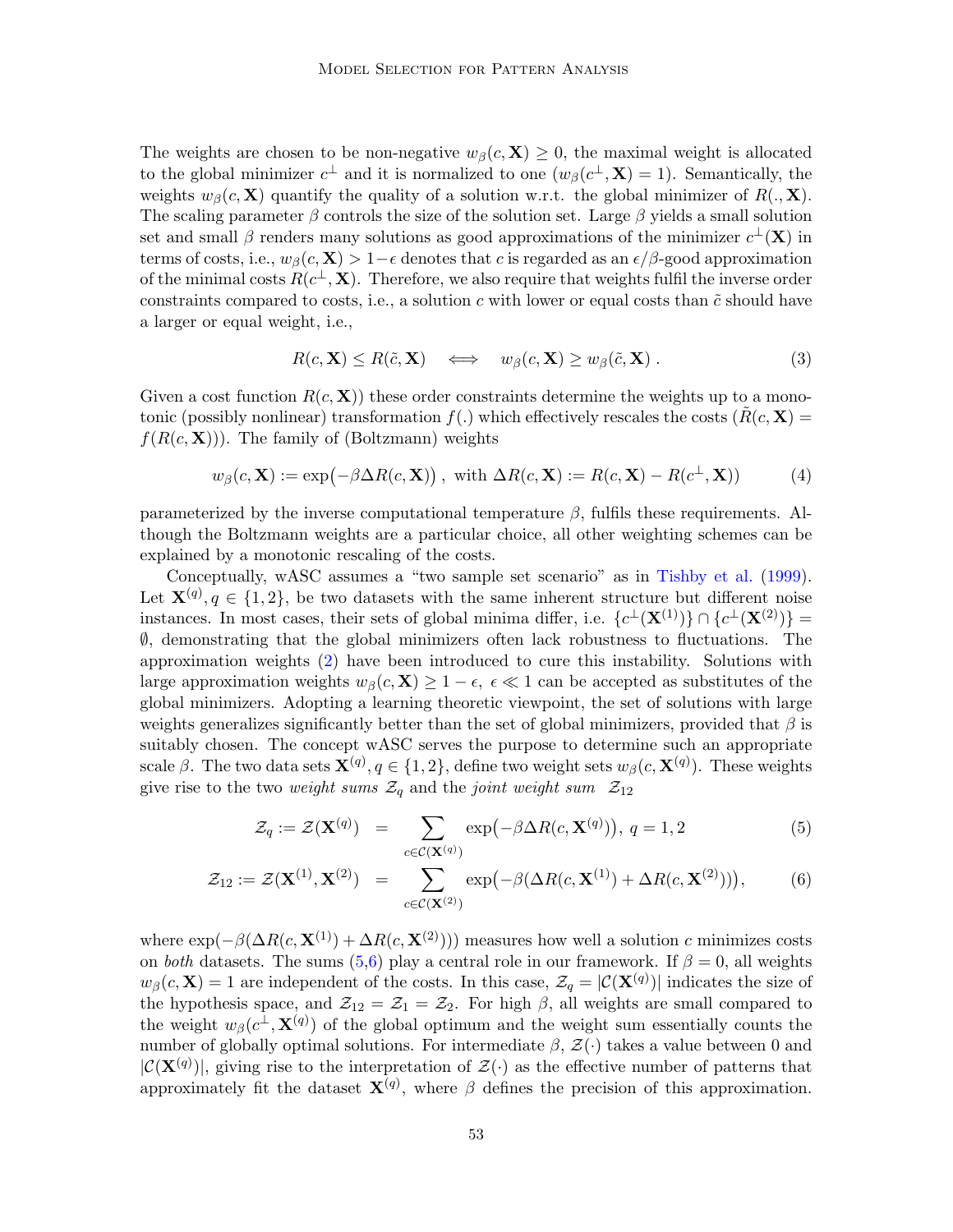

<span id="page-3-0"></span>Figure 1: Communication process: (1) the sender selects transformation  $\tau$ , (2) the problem generator draws  $\mathbf{X}^{(2)} \sim \mathbb{P}(\mathbf{X})$  and applies  $\tau$  to it, and (3) the receiver estimates  $\tilde{\tau}$  based on  $\tilde{\mathbf{X}} = \tau \circ \mathbf{X}^{(2)}$ .

Essentially,  $\mathcal{Z}_q$  counts all statistically indistinguishable data patterns that approximate the minimum of the objective function. The global optimum  $c^{\perp}(\mathbf{X})$  can change whenever we optimize on another random subset of the data, whereas, for a well-tuned  $\beta$ , the set of weights  $\{w_\beta(c, \mathbf{X})\}$  remains approximately invariant. Therefore,  $\beta$  defines the resolution of the hypothesis class that is relevant for inference. Noise in the measurements  $\bf{X}$  reduces this resolution and thus coarsens the hypothesis class. As a consequence, the key problem of learning is to control the resolution optimally: How high can  $\beta$  be chosen to still ensure identifiability of  $\{w_\beta : w_\beta(c, \mathbf{X}) \geq 1 - \epsilon\}$  in the presence of data fluctuations? Conversely, choosing  $\beta$  too low yields a too coarse resolution of solutions and does not capture the maximal amount of information in the data.

We answer this key question by means of a communication scenario. The communication architecture includes a *sender*  $\mathfrak{S}$  and a *receiver*  $\mathfrak{R}$  with a *problem generator*  $\mathfrak{P}$  $\mathfrak{S}$  between the two terminals  $\mathfrak{S}, \mathfrak{R}$  (see Fig. [1\)](#page-3-0). The communication protocol is organized in two stages: (i) design of a communication code and (ii) the communication process.

For the communication code, we adapt Shannon's random coding scenario, where a codebook of random bit strings covers the space of all bit strings. In random coding, the sender sends a bit string and the receiver observes a perturbed version of this bit string. For decoding, the receiver has to find the most similar codebook vector in the codebook which is the decoded message. In the same spirit, for our scenario, the sender must communicate patterns to the receiver via noisy datasets. Since we are interested in patterns with low costs, the optimal pattern  $c^{\perp}(\mathbf{X}^{(1)})$  can serve as a message. The other patterns in the codebook are generated by transforming the training data  $\tau \circ \mathbf{X}^{(1)}$  with the transformation  $\tau \in \mathbb{T} := {\tau_1, ..., \tau_{2^{n_\rho}}}$ . The number of codewords is  $2^{n_\rho}$  and  $\rho$  is the rate of the protocol. The choice of such transformations depends on the hypothesis class and they have to be equivariant, i.e., the transformed optimal pattern equals the optimal pattern of the transformed data  $\tau \circ c(\mathbf{X}^{(1)}) = c(\tau \circ \mathbf{X}^{(1)})$ . In data clustering, *permuting* the indices of the objects defines the group of transformations to cover the pattern space. Each clustering solution  $c \in \mathcal{C}(\mathbf{X}^{(1)})$  can be transformed into another solution by a permutation  $\tau$  on the indices of c.

To **communicate**,  $\mathfrak{S}$  selects a transformation  $\tau_s \in \mathbb{T}$  and sends it to a *problem generator*  $\mathfrak{P}\mathfrak{G}$  as depicted in Fig. [1.](#page-3-0)  $\mathfrak{P}\mathfrak{G}$  then generates a new dataset  $\mathbf{X}^{(2)}$ , applies the transformation  $\tau_s$ , and sends the resulting data  $\tilde{\mathbf{X}} := \tau_s \circ \mathbf{X}^{(2)}$  to  $\mathfrak{R}$ . On the receiver side, the lack of knowledge on the transformation  $\tau_s$  is mixed with the stochastic variability of the source generating the data **X**.  $\mathfrak{R}$  has to estimate the transformation  $\hat{\tau}$  based on **X**. The decoding rule of R selects the pattern transformation  $\hat{\tau}$  that yields the highest joint weight sum of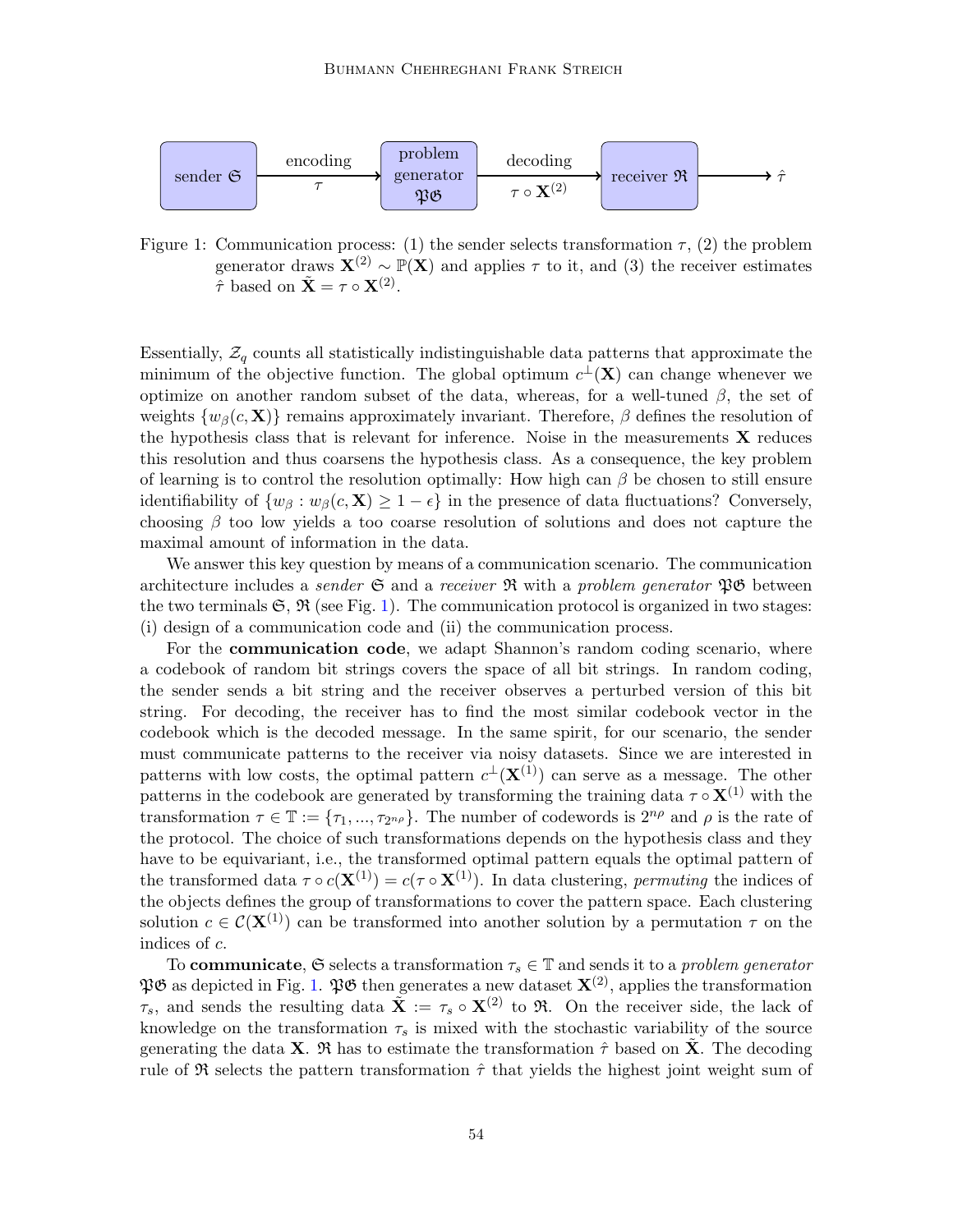$\hat{\tau} \circ \mathbf{X}^{(1)}$  and  $\tilde{\mathbf{X}}$ , i.e.,

$$
\hat{\tau} \in \arg \max_{\tau \in \mathbb{T}} \sum_{c \in \mathcal{C}(\mathbf{X}^{(1)})} \exp(-\beta(R(c, \tau \circ \mathbf{X}^{(1)}) + R(c, \tilde{\mathbf{X}}))) \tag{7}
$$

In the absence of noise in the data, we have  $\mathbf{X}^{(1)} = \mathbf{X}^{(2)}$ , and error-free communication works even for  $\beta \to \infty$ . The higher the noise level, the lower we have to choose  $\beta$  in order to obtain weight sums that are approximately invariant under the stochastic fluctuations in the measurements thus preventing decoding errors. The error analysis of this protocol investigates the probability of decoding error  $\mathbb{P}(\hat{\tau} \neq \tau_s | \tau_s)$ . As derived for an equivalent channel in [Buhmann](#page-13-3) [\(2011\)](#page-13-3), an asymptotically vanishing error rate is achievable for rates

<span id="page-4-0"></span>
$$
\rho \leq \mathcal{I}_{\beta}(\tau_s, \hat{\tau}) = \frac{1}{n} \log \left( \frac{|\{\tau_s\}|\mathcal{Z}_{12}}{\mathcal{Z}_1 \cdot \mathcal{Z}_2} \right) = \frac{1}{n} \left( \log \frac{|\{\tau_s\}|}{\mathcal{Z}_1} + \log \frac{|\mathcal{C}^{(2)}|}{\mathcal{Z}_2} - \log \frac{|\mathcal{C}^{(2)}|}{\mathcal{Z}_{12}} \right). (8)
$$

The three logarithmic terms in eq. $(8)$  denote the mutual information between the coarsening of the pattern space on the sender side and the coarsening of the pattern space on the receiver side.

The cardinality  $|\{\tau_s\}|$  is determined by the number of realizations of the random transformation  $\tau$ , i.e. by the entropy of the type (in an information theoretic sense) of the empirical minimizer  $c^{\perp}(\mathbf{X})$ . As the entropy increases for a large number of patterns,  $|\{\tau_s\}|$ accounts for the model complexity or informativeness of the solutions. For noisy data, the communication rate is reduced as otherwise the solutions can not be resolved by the receiver. The relative weights are determined by the term  $\mathcal{Z}_{12}/(\mathcal{Z}_1 \cdot \mathcal{Z}_2) \in [0,1]$  which accounts for the stability of the model under noise fluctuations.

In analogy to information theory, we define the *approximation capacity* as

<span id="page-4-1"></span>
$$
\mathcal{CAP}(\tau_s, \hat{\tau}) = \max_{\beta} \mathcal{I}_{\beta}(\tau_s, \hat{\tau}). \tag{9}
$$

Using these entities, we can describe how to apply the wASC principle for model selection from a set of cost functions  $\mathcal{R}$ : Randomly split the given dataset **X** into two subsets  $\mathbf{X}^{(1)}$ and  $X^{(2)}$ . For each candidate cost function  $R(c, X) \in \mathcal{R}$ , compute the mutual information (eq. [8\)](#page-4-0) and maximize it with respect to  $\beta$ . Then select the cost function that achieves highest capacity at the best resolution  $\beta^*$ .

There exists a long history of information theoretic approaches to model selection, which traces back at least to Akaike's extension of the Maximum Likelihood principle. AIC penalizes fitted models by twice the number of free parameters. The Bayesian Information Criterion (BIC) suggests a stronger penalty than AIC, i.e., number of model parameters times logarithm of the number of samples. Rissanen's minimum description length principles is closely related to BIC (see e.g. [Hastie et al.](#page-14-5) [\(2008\)](#page-14-5) for model selection penalties). [Tishby et al.](#page-14-4) [\(1999\)](#page-14-4) proposed to select the number of clusters according to a difference of mutual informations which they called the imformation bottleneck. This asymptotic concept is closely related to rate distortion theory with side information (see [Cover and](#page-14-6) [Thomas](#page-14-6) [\(2006\)](#page-14-6)). Finite sample size corrections of the information bottleneck allowed [Still](#page-14-7) [and Bialek](#page-14-7) [\(2004\)](#page-14-7) to determine an optimal temperature with a prefered number of clusters.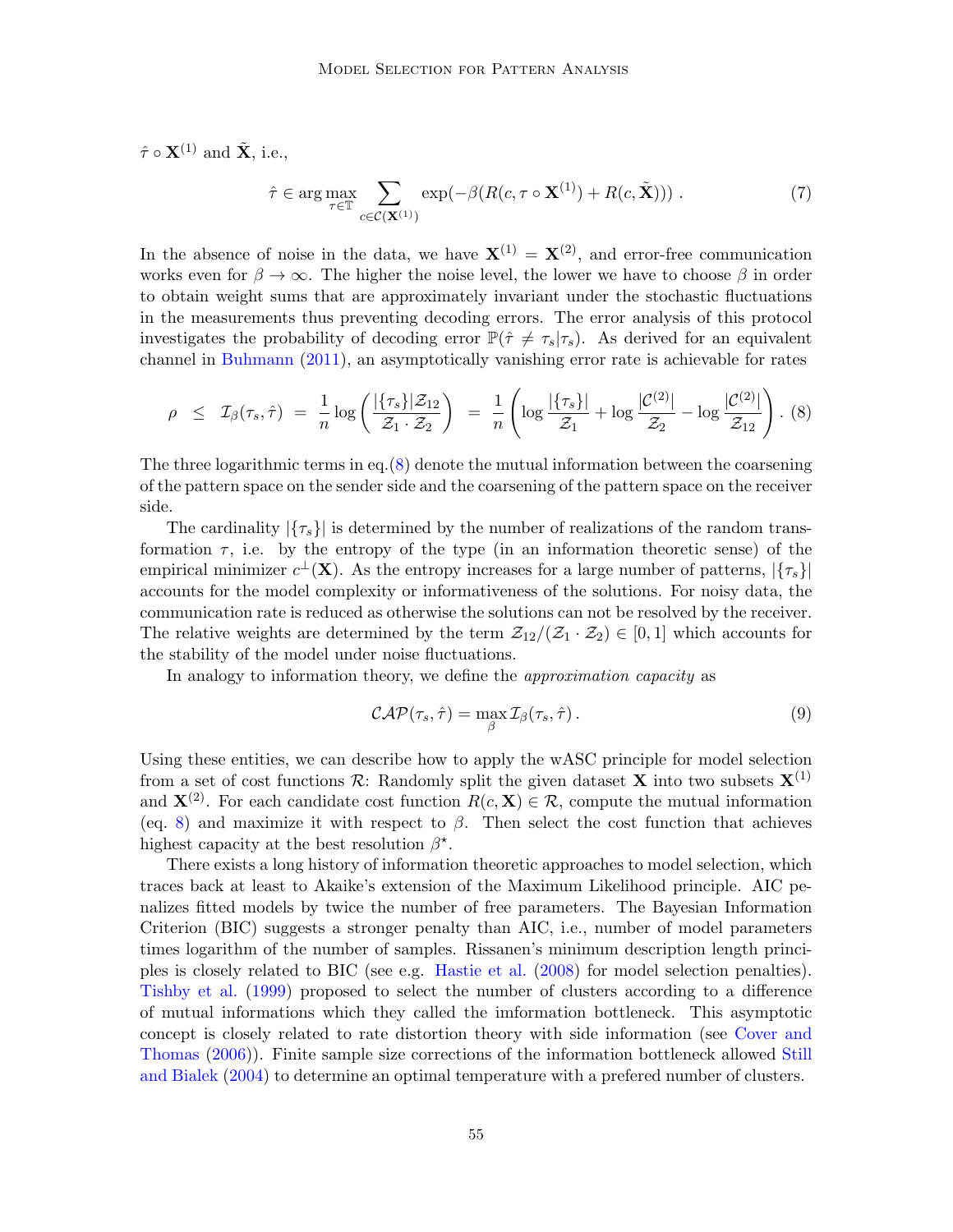# <span id="page-5-1"></span>3. Approximation Capacity for Parametric Clustering Models

Let  $\mathbf{X}^{(q)}, q \in \{1,2\}$  be two datasets drawn from the same source. We consider a parametric clustering model with  $K$  clusters. Then the cost function can be written as

$$
R(c, \mathbf{X}) = \sum_{i=1}^{n} \epsilon_{i, c(i)} \text{ with } \forall i, \ c(i) \in \{1, ..., K\}.
$$
 (10)

 $\epsilon_{i,c(i)}$  indicates the costs of assigning object i to cluster  $c(i)$ . These costs  $\epsilon_{i,c(i)}$  also contains all relevant parameters to identify a clustering solution, e.g. centroids. In the well-known case of k-means clustering we derive  $\epsilon_{i,c(i)} = ||x_i - y_{c(i)}||^2$ .

Calculating the approximation capacity requires the following steps:

- 1. Identify the hypothesis space of the models and compute the cardinality of the set of possible transformations  $|\{\tau_s\}|$ .
- 2. Calculate the weight sums  $\mathcal{Z}_q$ ,  $q = 1, 2$ , and the joint weight sum  $\mathcal{Z}_{12}$ .
- 3. Maximize  $\mathcal{I}_{\beta}$  in Eq. [\(8\)](#page-4-0) with respect to  $\beta$ .

In clustering problems, the hypothesis space is spanned by all possible assignments of objects to sources. The appropriate transformation in clustering problems is the permutation of objects. Albeit a solution contains the cluster assignments and cluster parameters like centroids, the centroid parameters contribute almost no entropy to the solution. With given cluster assignments the solution is fully determined as the objects of each cluster pinpoint the centroids to a particular vector. With the permutation transformations one can construct all clusterings starting from a single clustering. However, as the mutual information in Eq. [\(8\)](#page-4-0) is estimated solely based on the identity transformation, one can ignore the specific kind of transformations when computing this estimate. The cardinality  $|\{\tau_{s}\}|$ is then the number of all distinct clusterings on  $X^{(1)}$ .

We obtain the individual weight sums and the joint weight sum by summing over all possible clustering solutions

$$
\mathcal{Z}_q = \sum_{c \in C(\mathbf{X}^{(q)})} \exp\left(-\beta \sum_{i=1}^n \epsilon_{i,c(i)}^{(q)}\right) = \prod_{i=1}^n \sum_{k=1}^K \exp\left(-\beta \epsilon_{i,k}^{(q)}\right), q = 1, 2,
$$
\n(11)

$$
\mathcal{Z}_{12} = \sum_{c \in C(\mathbf{X}^{(2)})} \exp\left(-\beta \sum_{i=1}^{n} (\epsilon_{i,c(i)}^{(1)} + \epsilon_{i,c(i)}^{(2)})\right) = \prod_{i=1}^{n} \sum_{k=1}^{K} \exp\left(-\beta \left(\epsilon_{i,k}^{(1)} + \epsilon_{i,k}^{(2)}\right)\right). \tag{12}
$$

By substituting these weight sums to Eq.  $(8)$ , the mutual information amounts to

<span id="page-5-0"></span>
$$
\mathcal{I}_{\beta} = \frac{1}{n} \log |\{\tau_s\}| + \frac{1}{n} \sum_{i=1}^n \left( \log \sum_{k=1}^K e^{-\beta \left(\epsilon_{i,k}^{(1)} + \epsilon_{i,k}^{(2)}\right)} - \log \sum_{k=1}^K e^{-\beta \epsilon_{i,k}^{(1)}} \sum_{k'=1}^K e^{-\beta \epsilon_{i,k'}^{(2)}} \right). \tag{13}
$$

The approximation capacity is numerically determined as the maximum of  $\mathcal{I}_{\beta}$  over  $\beta$ .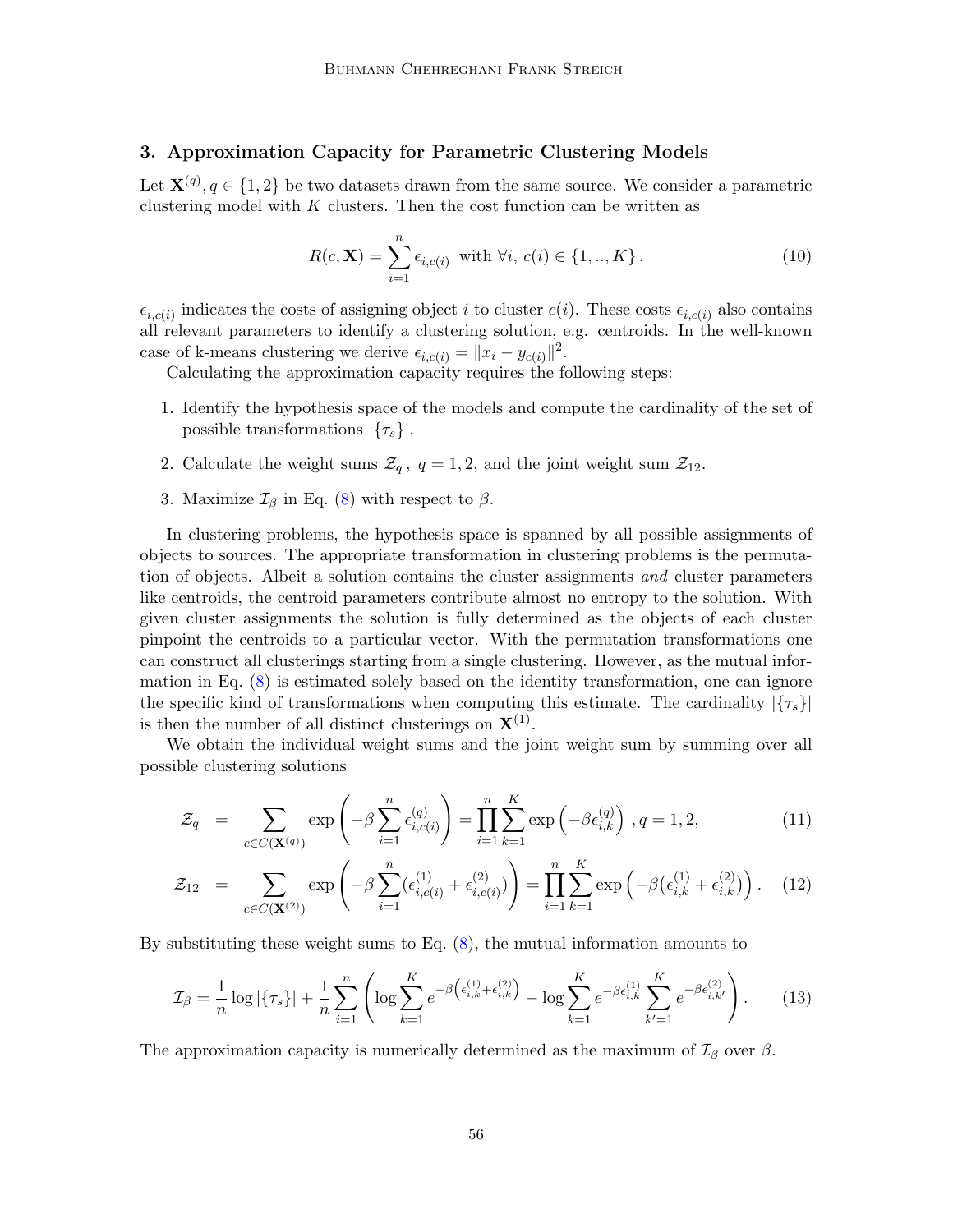# 4. Approximation Capacity for Mixtures of Gaussians

In this section, we demonstrate the principle of maximum approximation capacity on the well known Gaussian mixture model (GMM). We first study the approximation set coding for GMMs and then we experimentally compare it against other model selection principles.

#### 4.1. Experimental Evaluation of Approximation Capacity

A GMM with K components is defined as  $p(\mathbf{x}) = \sum_{k=1}^{K} \pi_k \mathcal{N}(\mathbf{x} \mid \boldsymbol{\mu}_k, \boldsymbol{\Sigma})$ , with non-negative  $\pi_k$  and  $\sum_k \pi_k = 1$ . For didactical reasons, we do not optimize the covariance matrix  $\Sigma$ and simply fix it to  $\Sigma = 0.5 \cdot \mathbf{I}$ . Then, maximizing the GMM likelihood essentially reduces to centroid-based clustering. Therefore,  $\epsilon_{i,k} := ||\mathbf{x}_i - \boldsymbol{\mu}_k||^2$  indicates the costs of assigning object  $i$  to cluster  $k$ .

For experimental evaluation, we define  $K = 5$  Gaussians with parameters  $\pi_k = 1/K$ ,  $\mu \in$  $\{(1,0), (0,1.5), (-2,0), (0,-3), (4.25,-4)\}\$ , and with covariance  $\Sigma = 0.5 \cdot I$ . Let  $\mathbf{X}^{(q)}$ ,  $q \in$  $\{1, 2\}$  be two datasets of identical size  $n = 10,000$  drawn from these Gaussians. We optimize the assignment variables and the centroid parameters of our GMM model via annealed Gibbs sampling [\[Geman and Geman](#page-14-8) [\(1984\)](#page-14-8)]. The computational temperature in Gibbs sampling is equivalent to the assumed width of the distributions. Thereby, we provide twice as many clusters to the model in order to enable overfitting. Starting from a high temperature, we successively cool down while optimizing the model parameters. In Figure  $2(a)$  $2(a)$ , we illustrate the positions of the centroids with respect to the center of mass. At high temperature, all centroids coincide, indicating that the optimizer favors one cluster. As the temperature is decreased, the centroids separate into increasingly many clusters until, finally, the sampler uses all 10 clusters to fit the data.

Figure  $2(b)$  $2(b)$  shows the numerical analysis of the mutual information in Eq. [\(13\)](#page-5-0). When the stopping temperature of the Gibbs sampler coincides with the temperature  $\beta^{-1}$  that maximizes mutual information, we expect the best tradeoff between robustness and informativeness. And indeed, as illustrated in Figure  $2(a)$  $2(a)$ , the correct model-order  $K=5$  is found at this temperature. At lower stopping temperatures, the clusters split into many instable clusters which increases the decoding error, while at higher temperatures informativeness of the clustering solutions decreases.

#### 4.2. Comparison with other principles

We compare approximation capacity against two other model order selection principles: i) generalization ability, and ii) BIC score.

**Relation to generalization ability:** A properly regularized clustering model explains not only the dataset at hand, but also new datasets from the same source. The inferred model parameters and assignment probabilities from the first dataset  $X^{(1)}$  can be used to compute the costs for the second dataset  $\mathbf{X}^{(2)}$ . The appropriate clustering model yields low costs on  ${\bf X}^{(2)}$ , while very informative but unstable structures and also very stable but little informative structures have high costs due to overfitting or underfitting, respectively.

We measure this generalization ability by computing the "transfer costs"  $R(c^{(1)}, \mathbf{X}^{(2)})$ [\[Frank et al.](#page-14-9) [\(2011\)](#page-14-9)]: At each stopping temperature of the Gibbs sampler, the current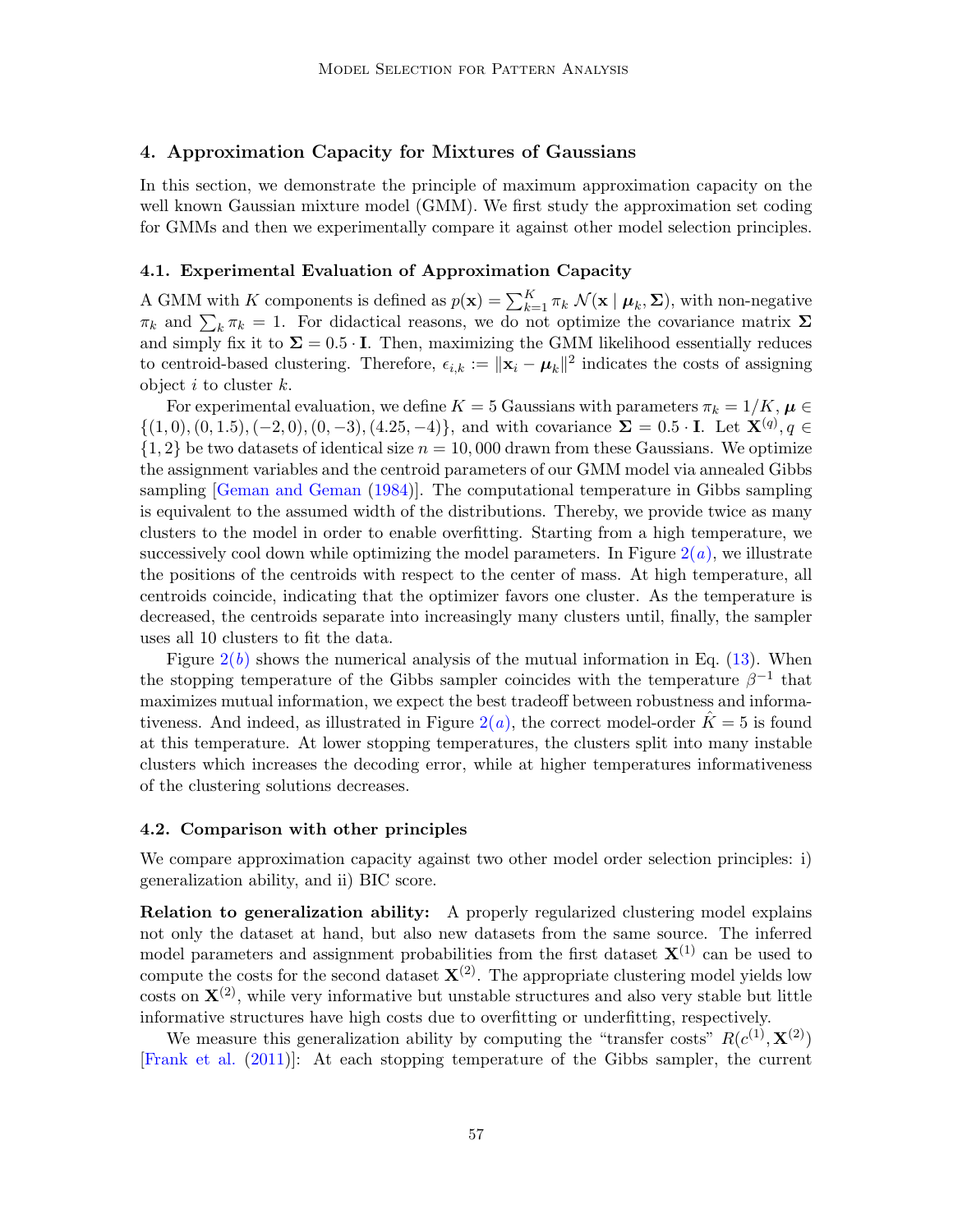<span id="page-7-1"></span><span id="page-7-0"></span>

<span id="page-7-2"></span>Figure 2: Annealed Gibbs sampling for GMM: Influence of the stopping temperature for annealed optimization on the mutual information, on the transfer costs and on the positions of the cluster centroids. The lowest transfer cost is achieved at the temperature with highest mutual information. This is the lowest temperature at which the correct number of clusters  $\hat{K} = 5$  is found. The hierarchy in Fig. [2\(](#page-7-0)a) is obtained by projecting the two-dimensional centroids at each stopping temperature to the optimal one-dimensional subspace using multidimensional scaling. BIC verifies correctness of  $\hat{K} = 5$ .

parameters  $\mu^{(1)}$  and assignment probabilities  $P^{(1)}$  inferred from  $X^{(1)}$  are transfered to  ${\bf X}^{(2)}$ . The assignment probabilities  ${\bf P}^{(1)}$  assume the form of a Gibbs distribution

$$
p(\boldsymbol{\mu}_k^{(1)} | \mathbf{x}_i^{(1)}) = Z_x^{-1} \exp\left(-\beta \|\mathbf{x}_i^{(1)} - \boldsymbol{\mu}_k^{(1)}\|^2\right),\tag{14}
$$

with  $Z_x$  as the normalization constant. The expected transfer costs with respect to these probabilities are then

$$
\left\langle R(c^{(1)}, \mathbf{X}^{(2)}) \right\rangle = \sum_{i=1}^{n} \sum_{k=1}^{K} p(\mathbf{x}_{i}^{(1)}, \boldsymbol{\mu}_{k}^{(1)}) \|\mathbf{x}_{i}^{(2)} - \boldsymbol{\mu}_{k}^{(1)}\|^{2} \approx \frac{1}{n} \sum_{n=1}^{n} \sum_{k=1}^{K} p(\boldsymbol{\mu}_{k}^{(1)}|\mathbf{x}_{i}^{(1)}) \|\mathbf{x}_{i}^{(2)} - \boldsymbol{\mu}_{k}^{(1)}\|^{2},
$$
\n(15)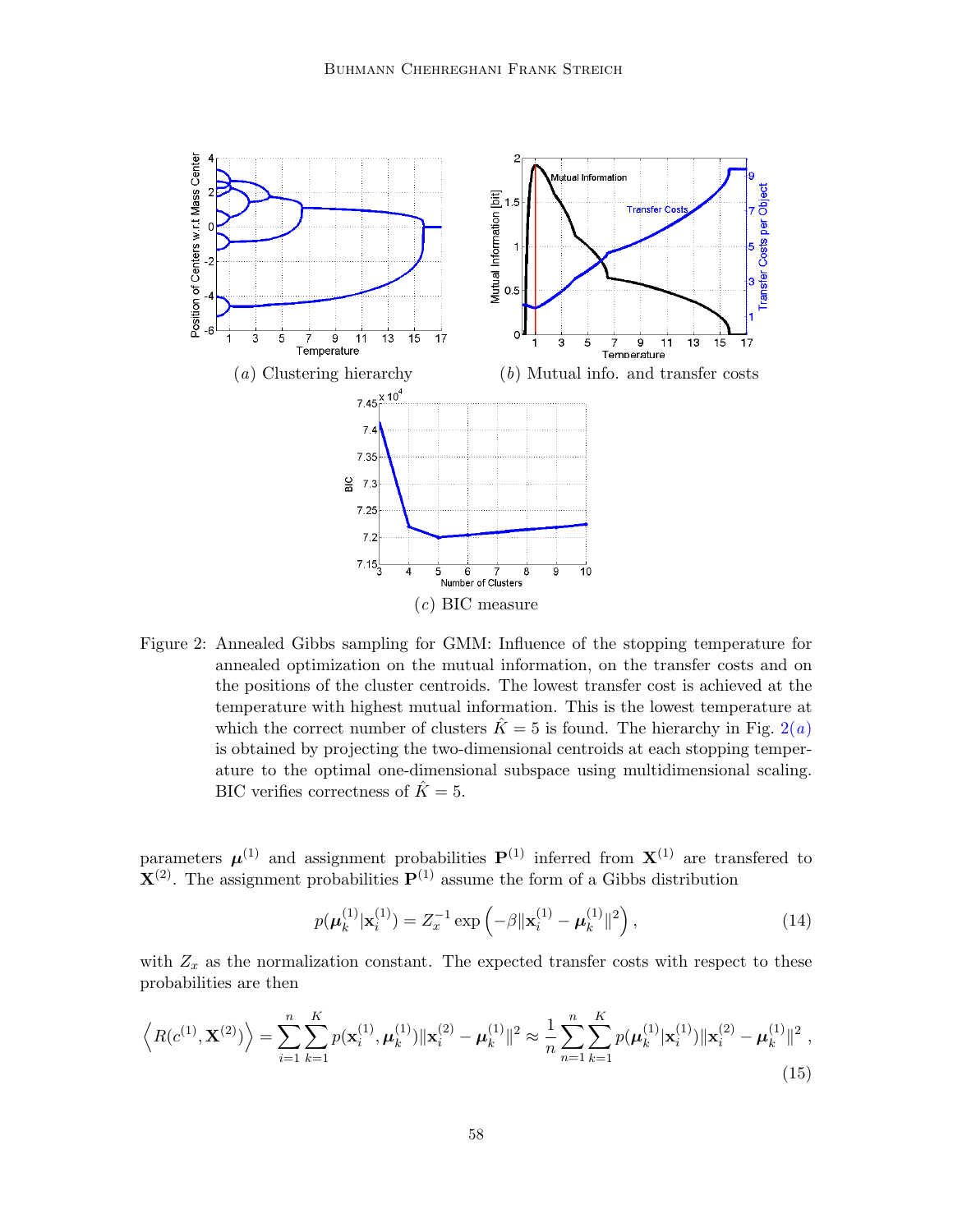Figure  $2(b)$  $2(b)$  illustrates the transfer costs as a function of  $\beta$  and compares it with the approximation capacity. The optimal transfer costs are obtained at the stopping temperature that corresponds to the approximation capacity.

Relation to BIC Arguably the most popular criterion for model-order selection is BIC as proposed by [Schwarz](#page-14-10) [\(1978\)](#page-14-10). It is, like wASC, an asymptotic principle, i.e. for sufficiently many observations, the fitted model preferred by BIC ideally corresponds to the candidate which is a posteriori most probable. However, the application of BIC is limited to models where one can determine the number of free parameters as here with GMM. Figure  $2(c)$  $2(c)$ confirms the consistency of wASC with BIC in finding the correct model order in our experiment.

# 5. Model Selection for Boolean matrix factorization

To proceed with studying different applicability aspects of wASC, we now consider the task to select one out of four models for factorizing a Boolean matrix with the clustering method proposed in [Streich et al.](#page-14-11) [\(2009\)](#page-14-11). Experiments with known ground truth allow us to rank these models according to their parameter estimation accuracy. We investigate whether wASC reproduces this ranking.

## 5.1. Data and Models

Consider binary data  $\mathbf{X} \in \{0,1\}^{n \times D}$  in D dimensions, where a row  $\mathbf{x}_i$  describes a single data item. Each data item i is assigned to a set of sources  $\mathcal{L}_i$ , and these sources generate the measurements  $x_i$  of the data item. The probabilities  $v_{k,d}$  of a source k to emit a zero in dimension  $d$  parameterize the sources. To generate a data item  $i$ , one sample is drawn from each source in  $\mathcal{L}_i$ . In each dimension d, the individual samples are then combined via the Boolean OR to obtain the structure part of the data item  $\tilde{\mathbf{x}}_i$ . Finally, a noise process generates the  $x_i$  by randomly selecting a fraction of  $\epsilon$  elements and replacing them with random values. Following this generative process, the negative log-likelihood is  $R = \sum_i R_{i,\mathcal{L}_i}$ , where the individual costs of assigning data item i to source set  $\mathcal{L}_i$  are

<span id="page-8-0"></span>
$$
R_{i,\mathcal{L}_i} = -\sum_{d=1}^D \log \left( (1-\epsilon) \left( 1 - v_{\mathcal{L}_i,d} \right)^{x_{id}} v_{\mathcal{L}_i,d}^{1-x_{id}} + \epsilon \ r^{x_{id}} \left( 1-r \right)^{1-x_{id}} \right). \tag{16}
$$

Multi-Assignment Clustering (MAC) supports the simultaneous assignment of one data item to more than one source, i.e. the source sets can contain more than one element  $(|\mathcal{L}_i| \geq 1)$ , while Single-Assignment Clustering (SAC) has the constraint  $|\mathcal{L}_i| = 1$  for all i. Hence, when MAC has  $K$  sources and  $L$  different source combinations, the SAC model needs  $L$ independent sources for an equivalent model complexity. For MAC,  $v_{\mathcal{L}_i,d} := \prod_{\lambda \in \mathcal{L}_i} v_{\lambda,d}$ is the product of all source parameters in assignment set  $\mathcal{L}_i$ , while for SAC,  $v_{\mathcal{L}_i,d}$  is an independent parameter of the cluster indexed by  $\mathcal{L}_i$ . Consequently, SAC must estimate  $L \cdot D$  parameters, while MAC uses the data more efficiently to only learn  $K \cdot D$  parameters of the individual modes.

The model parameter  $\epsilon$  is the mixture weight of the noise process, and r is the probability for a noisy bit to be 1. Fixing  $\epsilon = 0$  corresponds to a generative model without noise process.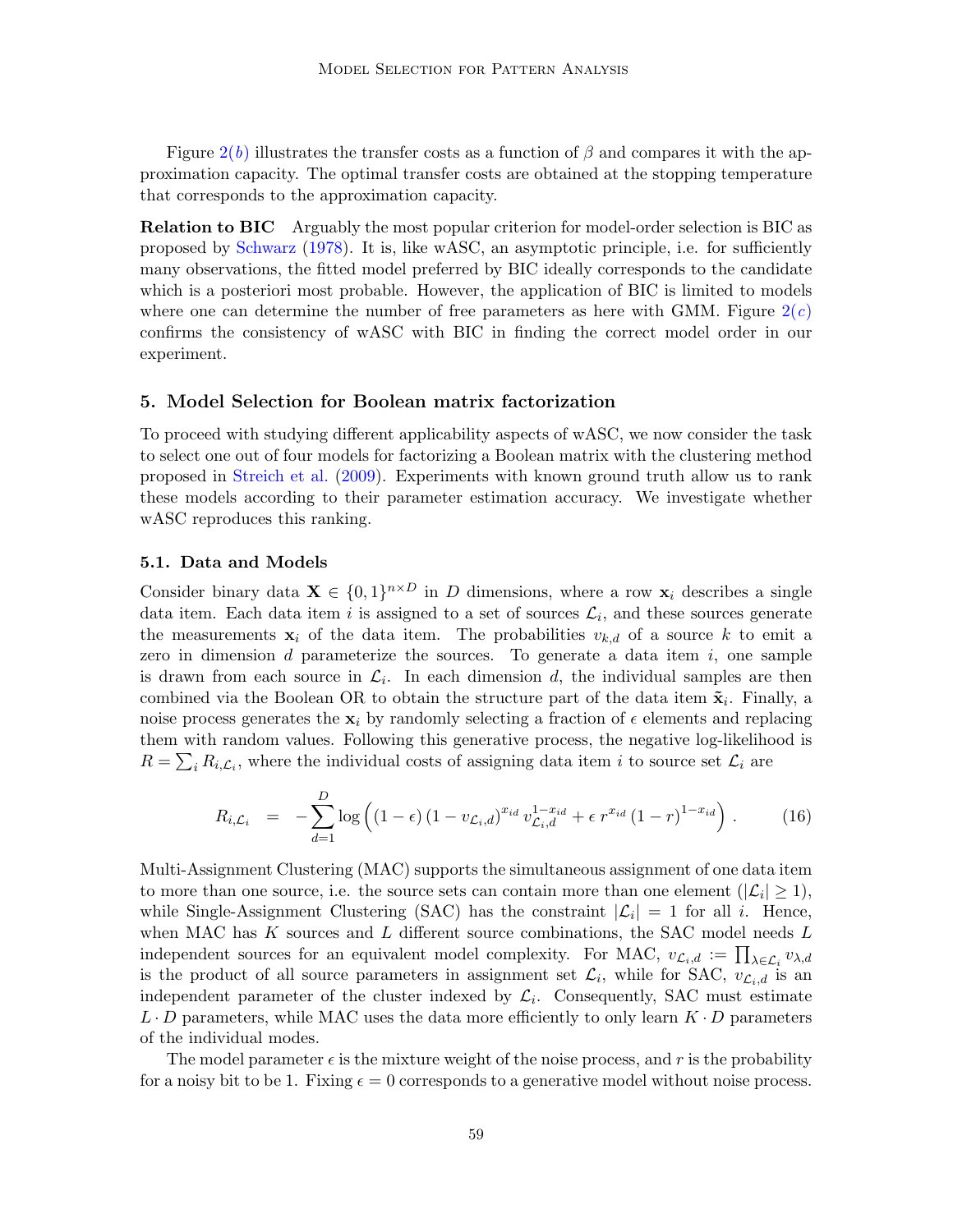In summary, there are four model variants, each one defined by the constraints of its parameters: MAC models are characterized by  $|\mathcal{L}_i| \geq 1$ ,  $\mathbf{v} \in [0,1]^{K \cdot D}$ , SAC models by  $|\mathcal{L}_i|=1, \mathbf{v} \in [0,1]^{L \cdot D}$ ; generative models without noise are described by  $\epsilon=0$  and its noisy version by  $\epsilon \in [0, 1]$ .

#### 5.2. Computation of the approximation capacity.

For the cost function in Eq.  $(16)$ , the hypothesis space is spanned by all possible assignments of objects to source combinations. A solution (a point in this hypothesis space) is encoded by the *n* source-sets  $\mathcal{L}_i, i \in \{1, ..., n\}$  with  $|\mathcal{L}_i| \in \{1, ..., K\}$ . We explained in the last section that L has the same magnitude for all four model variants. Therefore, the hypothesis space of all four models equals in cardinality. In the following, we use the running index  $\mathcal L$  to sum over all L possible assignment sets.

As the probabilistic model factorizes over the objects (and therefore the costs are a sum over object-wise costs  $R(\boldsymbol{v}_{\mathcal{L}_i*}, \mathbf{x}_{i*}^{(q)})$  $\binom{q}{i*}$  in Eq. [\(16\)](#page-8-0)) we can conveniently sum over the entire hypothesis space by summing over all possible assignment sets for each object, similar as described in Section [3.](#page-5-1) The weight sums are then

$$
\mathcal{Z}^{(q)} = \prod_{i=1}^{n} \sum_{\mathcal{L}=1}^{L} \exp\left(-\beta R(\boldsymbol{v}_{\mathcal{L}_{*}}, \mathbf{x}_{i*}^{(q)})\right), q = 1, 2, \qquad (17)
$$

$$
\mathcal{Z}_{12} = \prod_{i=1}^{n} \sum_{\mathcal{L}=1}^{L} \exp \left( -\beta (R(\mathbf{v}_{\mathcal{L}^*}, \mathbf{x}_{i*}^{(1)}) + R(\mathbf{v}_{\mathcal{L}^*}, \mathbf{x}_{i*}^{(2)})) \right) . \tag{18}
$$

where the two datasets must be aligned before computing  $R(\boldsymbol{v}_{\mathcal{L}*}, \mathbf{x}_{i*}^{(2)})$  $\mathbf{r}_{i*}^{(2)}$ ) such that  $\mathbf{x}_{i*}^{(1)}$  $\binom{1}{i*}$  and  $\mathbf{x}_{i\ast}^{(2)}$  $\binom{z}{i*}$  have a high probability to be generated by the same sources. In this particular experiment we guaranteed alignment by generation of the data. With real-world data one must use a mapping function as, for instance, in [Frank et al.](#page-14-9) [\(2011\)](#page-14-9).

The weight sums of the four model variants differ only in the combined source estimates  $v_{\mathcal{L}\ast}, \forall \mathcal{L}$ . We train these estimates on the first dataset  $\mathbf{x}^{(1)}$  prior to computing the mutual information Eq. [\(8\)](#page-4-0). With the formulas for the weight sums, one can readily evaluate the mutual information as a function of the inverse computational temperature  $\beta$ . We maximize this function numerically for each of the model variants.

#### 5.3. Experiments

We investigate the dependency between the accuracy of the source parameter estimation and the approximation capacity. We choose a setting with 2 sources and we draw 100 samples from each source as well as from the combination of the two sources. The sources have 150 dimensions and a Hamming distance of 40 bits. To control the difficulty of the inference problem, the fraction  $\epsilon$  of random bits varies between 0 and 0.99. The parameter of the Bernoulli-noise process is set to  $r = 0.75$ . The model parameters are then estimated by MAC and SAC both with and without a noise model. We use the true model order, i.e.  $K = 2$  and  $L = 3$  and infer the parameters by deterministic annealing [Rose](#page-14-12) [\(1998\)](#page-14-12).

The mismatch of the estimates to the true sources and the approximation capacity are displayed in Figures  $3(a)$  $3(a)$  and  $3(b)$ , both as a function of the noise fraction  $\epsilon$ . Each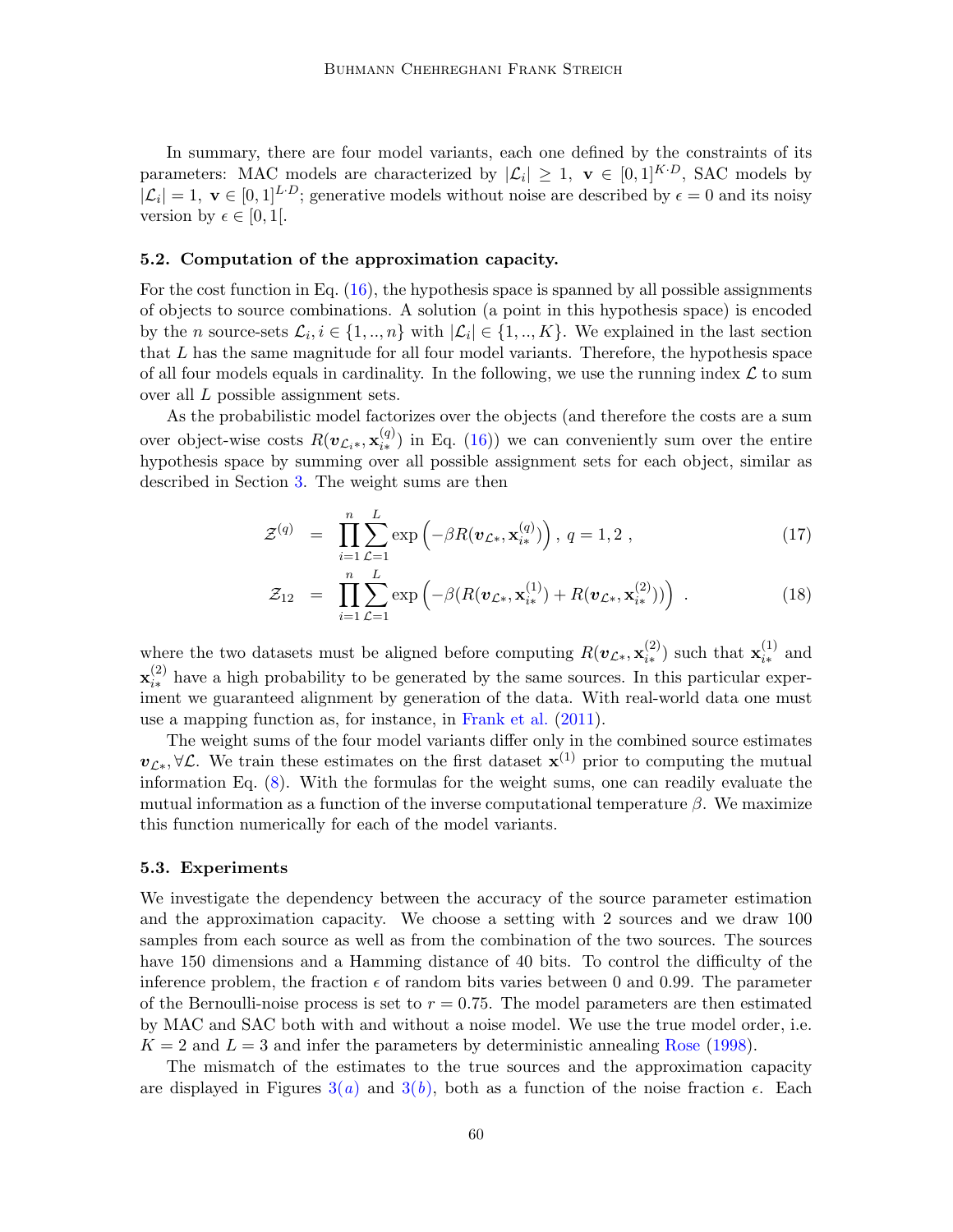<span id="page-10-0"></span>

<span id="page-10-1"></span>Figure 3: Error of source parameter estimation versus approximation capacity.

method has very precise estimates up to a model-dependent critical noise level. For higher noise values, the accuracy breaks down. For both MAC and SAC, adding a noise model shifts this performance decay to a higher noise level. Moreover, MACmix estimates the source parameters more accurately than SACmix and shows its performance decay at a significantly increased noise levels. The approximation capacity (Fig.  $3(b)$  $3(b)$ ) confirms this ranking. For noise-free data ( $\epsilon = 0$ ), all four models attain the theoretical maximum of the approximation capacity,  $log_2(3)$  bits. As  $\epsilon$  increases, the approximation capacity decreases for all models, but we observe vast differences in the sensitivity of the capacity to the noise level. Two effects decrease the capacity: inaccurately estimated parameters and (even with perfect estimates) the noise in the data that favors the assignment probabilities of an object to clusters to be more uniform (for  $\epsilon = 1$  all clusters are equally probable). In conclusion, the wASC agrees with the ranking by parameter accuracy. We emphasize that parameter accuracy requires knowledge of the true source parameters while wASC requires only the data at hand.

## 6. Phase Transition in Inference

This section discusses phase transitions and learnability limits. We review theoretical results and show how the wASC principle can be employed to verify them.

## 6.1. Phase Transition of Learnability

Let the two centroids  $\mu_k$ ,  $k = 1, 2$ , be orthogonal to each other and let them have equal  $\sqrt{2}$ magnitudes:  $|\mu_1| = |\mu_2|$ . The normalized separation u is defined as  $u := |\mu_1 - \mu_2| / \sqrt{2\sigma_0}$ , where  $\sigma_0$  indicates the variance of the underlying Gaussian probability distributions with  $\Sigma = \sigma_0 \cdot I$ . We consider the asymptotic limit  $D \to \infty$  while  $\alpha := n/D$ ,  $\sigma_0$  and u are kept finite as described in [Barkai et al.](#page-13-4) [\(1993\)](#page-13-4). In this setting, the complexity of the problem, measured by the Bayes error, is proportional to  $\sqrt{1/D}$ . Therefore, we decrease the distance between the centroids by a factor of  $\sqrt{1/D}$  when going to higher dimensions in order to keep the problem complexity constant. Similar to the two dimensional study, we use annealed Gibbs sampling to estimate the centroids  $\mu_1$ ,  $\mu_2$  at different temperatures. The theory of this problem is studied in [Barkai and Sompolinsky](#page-13-5) [\(1994\)](#page-13-5) and [Witoelar and Biehl](#page-14-13) [\(2009\)](#page-14-13).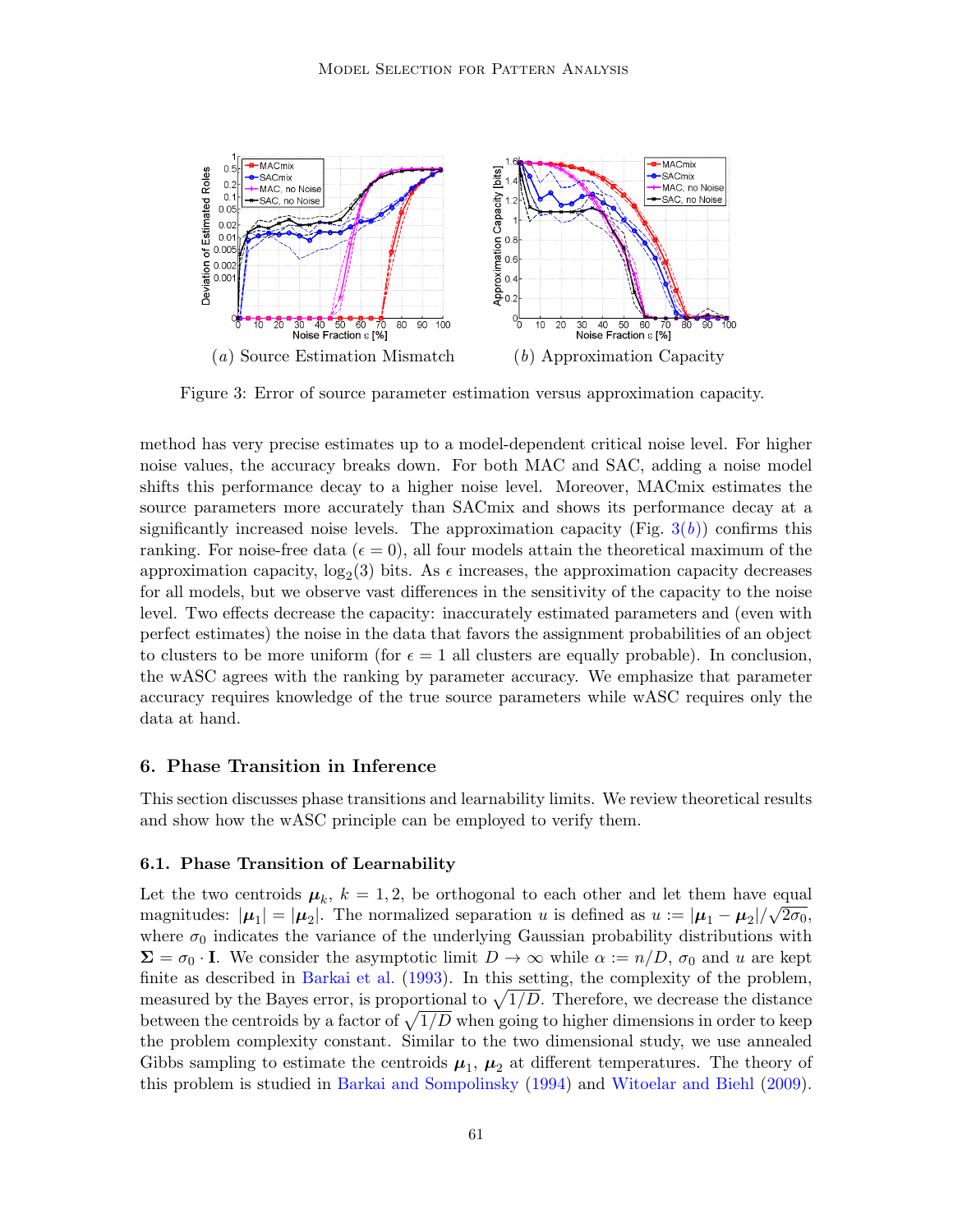<span id="page-11-0"></span>

<span id="page-11-2"></span><span id="page-11-1"></span>Figure 4: Experimental study of the overlap r and the mutual information  $\mathcal{I}_{\beta}$  in different learnability limits. The problem complexity is kept constant while varying the number of objects per dimension  $\alpha$ .

The study shows the presence of different phases depending on the values of stopping temperature and  $\alpha$ . We introduce the same parameters as in [Barkai and Sompolinsky](#page-13-5) [\(1994\)](#page-13-5): The separation vector  $\Delta \hat{\mu} = (\hat{\mu}_1 - \hat{\mu}_2)/2$ , as well as the order parameters  $s =$  $\sigma_0|\Delta\hat{\mu}|^2$  (the separation between the two estimated centers) and  $r = \Delta\hat{\mu} \cdot \Delta\mu/u$  (the projection of the distance vector between the estimated centroids onto the distance vector between the true centroids). Computing these order parameters guides to construct the phase diagram. Thereby, we sample  $n = 500$  data items from two Gaussian sources with orthogonal centroids  $\mu_1$ ,  $\mu_2$  and equal prior probabilities  $\pi_1 = \pi_2 = 1/2$ , and fix the variance  $\sigma_0$  at 1/2. We vary  $\alpha$  by changing the dimensionality D. To keep the Bayes error fixed, we simultaneously adapt the normalized distance. For different values of  $\alpha$  we perform Gibbs sampling and infer the estimated centroids  $\hat{\mu}_1$  and  $\hat{\mu}_2$  at varying temperature. Then we compute the order parameters and thereby obtain the phase diagram shown in Fig.  $4(a)$  $4(a)$ which is consistent with the theoretical and numerical study in [Barkai and Sompolinsky](#page-13-5)  $(1994):$  $(1994):$ 

- Unsplit phase:  $s = r = 0$ . For high temperature and large  $\alpha$  the estimated cluster centroids coincide, i.e.  $\hat{\boldsymbol{\mu}}_1 = \hat{\boldsymbol{\mu}}_2$ .
- **Ordered split phase:**  $s, r \neq 0$ . For values of  $\alpha > \alpha_c = 4u^{-4}$ , the single cluster obtained in the unsplit phase splits into two clusters such that the projection of the distance vector between the two estimated and the two true sources is nonzero.
- **Random split phase:**  $s \neq 0, r = 0$ . For  $\alpha < \alpha_c$ , the direction of the split between the two estimated centers is random. Therefore, r vanishes in the asymptotic limits. The experiments also find such a meta-stability at low temperatures which correspond to the disordered spin-glass phase in statistical physics.

Therefore, as temperature decreases, different types of phase transitions can be observed:

- 1.  $\alpha \gg \alpha_c$ : Unsplit  $\rightarrow$  Ordered. We investigate this scenario by choosing  $D = 100$  and then  $\alpha = 5$ . The order parameter r in Fig. [4\(](#page-11-1)b) shows the occurrence of such a phase transition.
- 2.  $\alpha \gtrsim \alpha_c$ : Unsplit  $\rightarrow$  Ordered  $\rightarrow$  Random. With  $n = D = 500$ , we then have  $\alpha = 1$ . The behavior of the parameter r is consistent with the phase sequence "Unsplit  $\rightarrow$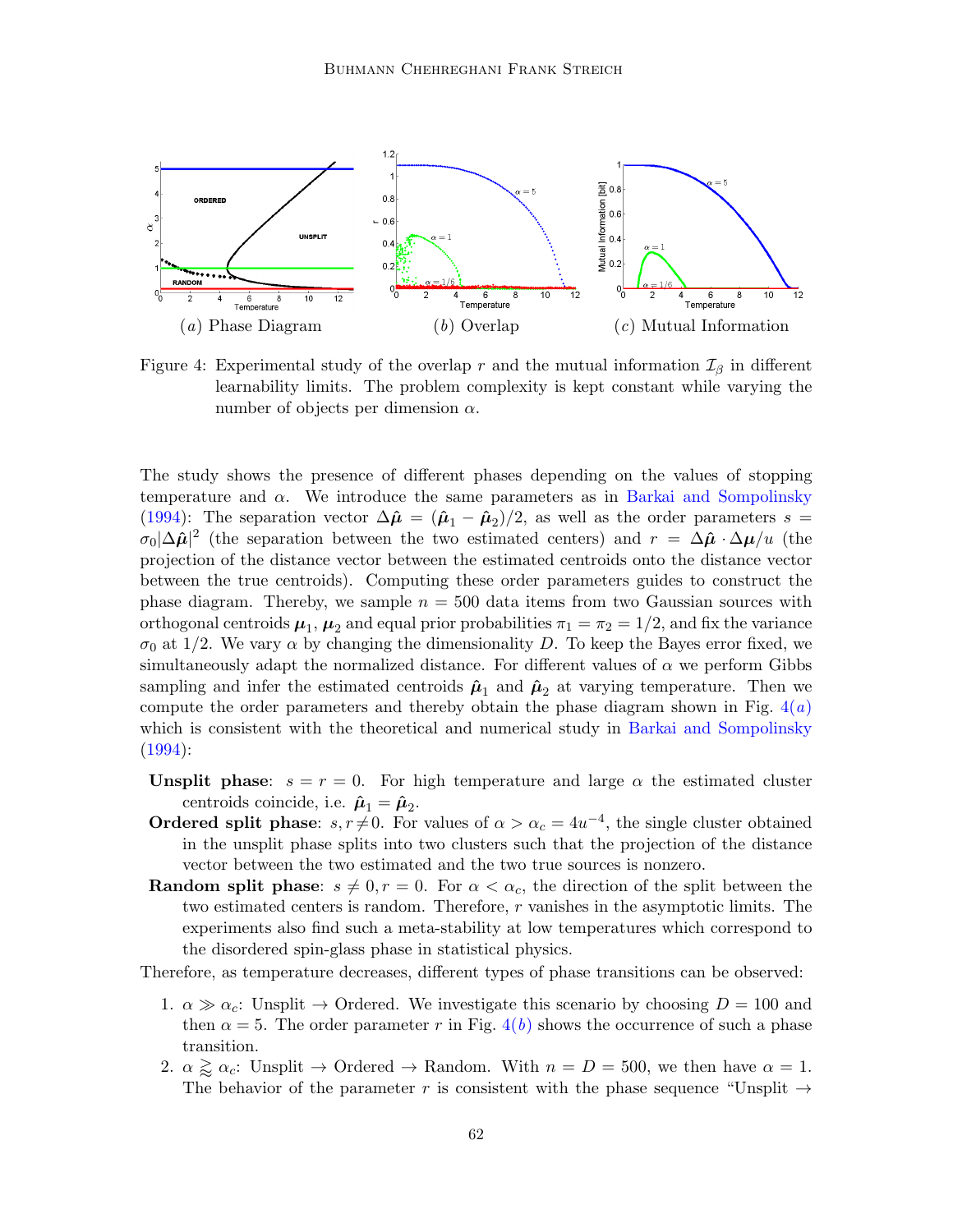

<span id="page-12-0"></span>Figure 5: Expected transfer costs and approximation capacity when the number of observations per dimensions  $\alpha = 5$ . The Gibbs sampler is initialized with four centroids.

 $Ordered \rightarrow Random$ " as the temperature decreases. This result is consistent with the previous study in [Barkai and Sompolinsky](#page-13-5) [\(1994\)](#page-13-5).

3.  $\alpha \ll \alpha_c$ : Random phase. With the choice of  $D = 3000, \alpha = 1/6$  then r is always zero. This means there is almost no overlap between the true and the estimated centroids.

As mentioned before, changing the dimensionality affects the complexity of the problem. Therefore, we adapt the distance between the true centroids to keep the Bayes error fixed. In the following, we study the approximation capacity for each of these phase transitions and compare them with the results we obtain in simulations.

## 6.2. Approximation Capacity of Phase Transition in Learnability Limits

Given the two datasets  $\mathbf{X}^{(1)}$  and  $\mathbf{X}^{(2)}$  drawn from the same source, we calculate the mutual information between the first and the second datasets according to Eq. [13.](#page-5-0) We again numerically compute the mutual information  $\mathcal{I}_{\beta}$  for the entire interval of  $\beta$  to obtain the approximation capacity (Eq. [9\)](#page-4-1). Figure  $4(c)$  $4(c)$  shows this numerical analysis for the three different learnability limits. The approximation capacity reflects the difference between the three scenarios described above:

- 1. Unsplit  $\rightarrow$  Ordered: The centroids are perfectly estimated. The approximation capacity attains the theoretical maximum of 1 bit at low temperature.
- 2. Unsplit  $\rightarrow$  Ordered  $\rightarrow$  Random: The strong meta-stability for low temperatures prevents communication. The mutual information is maximized at the lowest temperature above this random phase.
- 3. Random: The centroids are randomly split. Therefore, there is no information between the true and the estimated centroids over the entire temperature range. In this regime the mutual information is always 0 over all values of  $\beta$ .

We extend the study to a hypothesis class of 4 centroids, thus enabling the sampler to overfit. Using Gibbs sampling on  $\mathbf{X}^{(1)} \in \mathbb{R}^{500 \times 100}$  (scenario (1)) under an annealing schedule, we compute the clustering  $c(\mathbf{X}^{(1)})$ . At each temperature, we then compute the mutual information and the transfer costs. In this way, we study the relationship between approximation capacity and generalization error in the asymptotic limits. Figure [5](#page-12-0) illustrates the consistency of the costs of the transferred clustering solution with the approximation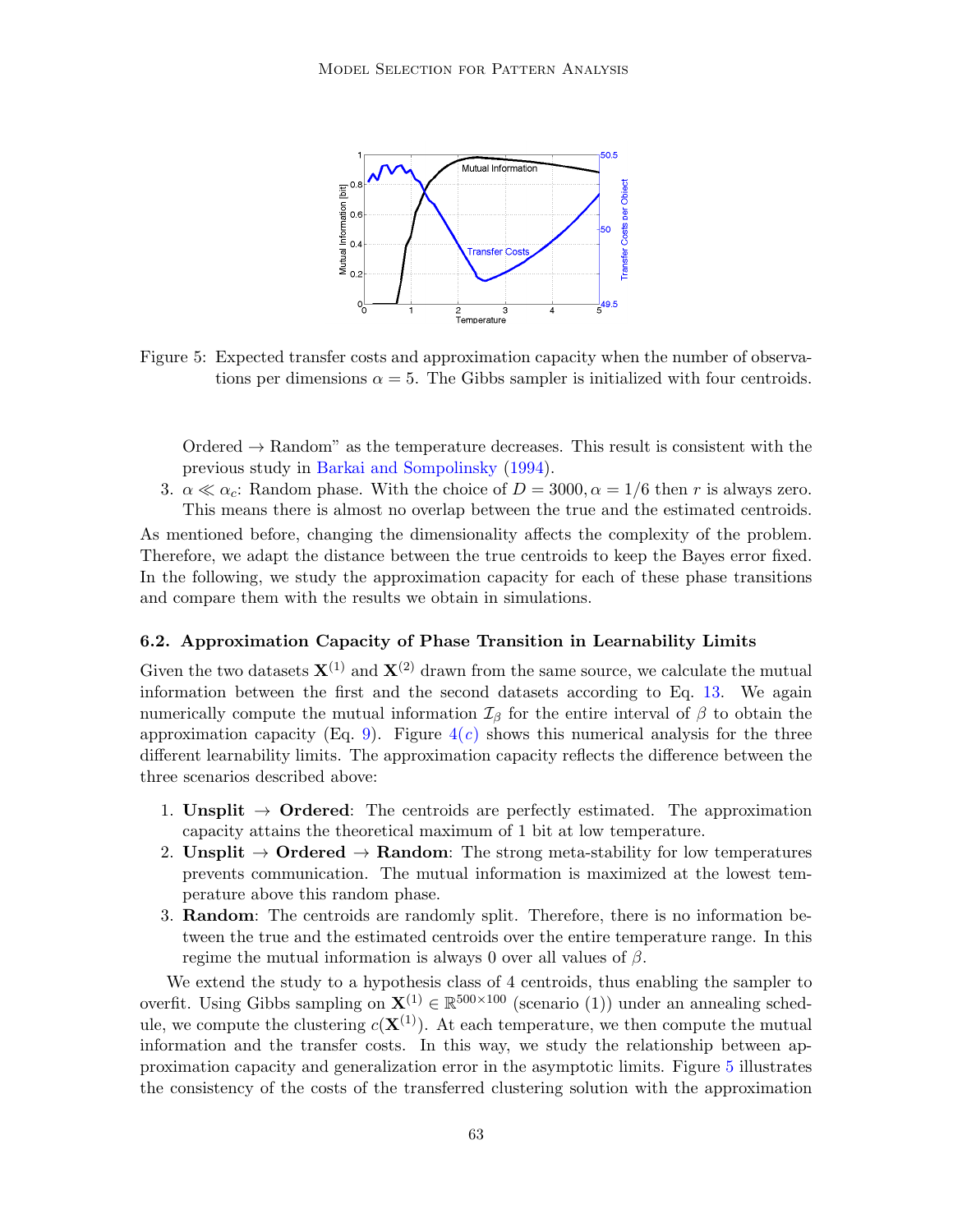capacity. Furthermore, in the annealing procedure, the correct model order, i.e.  $\hat{K} = 2$ , is attained at the temperature that corresponds to the maximal approximation capacity.

# 7. Conclusion

Model selection and model order selection pose critical design issues in all unsupervised learning tasks. The principle of maximum approximation capacity (wASC) offers a theoretically well-founded approach to answer these questions. We have motivated this principle and derived the general form of the capacity. As an example, we have studied the approximation capacity of Gaussian mixture models (GMM). Thereby, we have demonstrated that the choice of the optimal number of Gaussians based on the approximation capacity coincides with the configurations yielding optimal generalization ability. Weighted approximation set coding finds the true number of Gaussians used to generate the data.

Weighted approximation set coding is a very general model selection principle which is applicable to a broad class of pattern recognition problems (for SVD see [Frank and](#page-14-14) [Buhmann](#page-14-14) [\(2011\)](#page-14-14)). We have shown how to use wASC for model selection and model order selection in clustering. Ongoing research addresses the question how much information can be extracted by algorithms from a data set, i.e., when the algorithms are not designed to minimize an objective function. Weighted approximation set coding enables us to quantify the robustness and informativeness of sorting algorithms when different noise levels have perturbed the input data (see e.g. [Busse et al.](#page-14-15) [\(2012\)](#page-14-15)).

## Acknowledgments

This work has been partially supported by the DFG-SNF research cluster FOR916, by the FP7 EU project SIMBAD, and by the Zurich Information Security Center.

# References

- <span id="page-13-5"></span>N. Barkai and H. Sompolinsky. Statistical mechanics of the maximum-likelihood density estimation. Phys. Rev. E, 50(3):1766–1769, 1994.
- <span id="page-13-4"></span>N. Barkai, H. S. Seung, and H. Sompolinsky. Scaling laws in learning of classification tasks. Phys. Rev. Lett., 70(20):3167–3170, 1993.
- <span id="page-13-2"></span>Shai Ben-David, Ulrike von Luxburg, and Dávid Pál. A sober look at clustering stability. In G. Lugosi and H.U. Simon, editors, COLT'06, Pittsburgh, PA, USA, pages 5–19, 2006.
- <span id="page-13-0"></span>Joachim M. Buhmann. Information theoretic model validation for clustering. In *Interna*tional Symposium on Information Theory, pages 1398 – 1402. IEEE, 2010.
- <span id="page-13-3"></span>Joachim M. Buhmann. Context sensitive information: Model validation by information theory. In MCPR 2011, volume 6718 of LNCS, pages 21–21. Springer, 2011.
- <span id="page-13-1"></span>Kenneth P. Burnham and David R. Anderson. Model selection and inference: a practical information-theoretic approach, 2nd ed. Springer, New York, 2002.